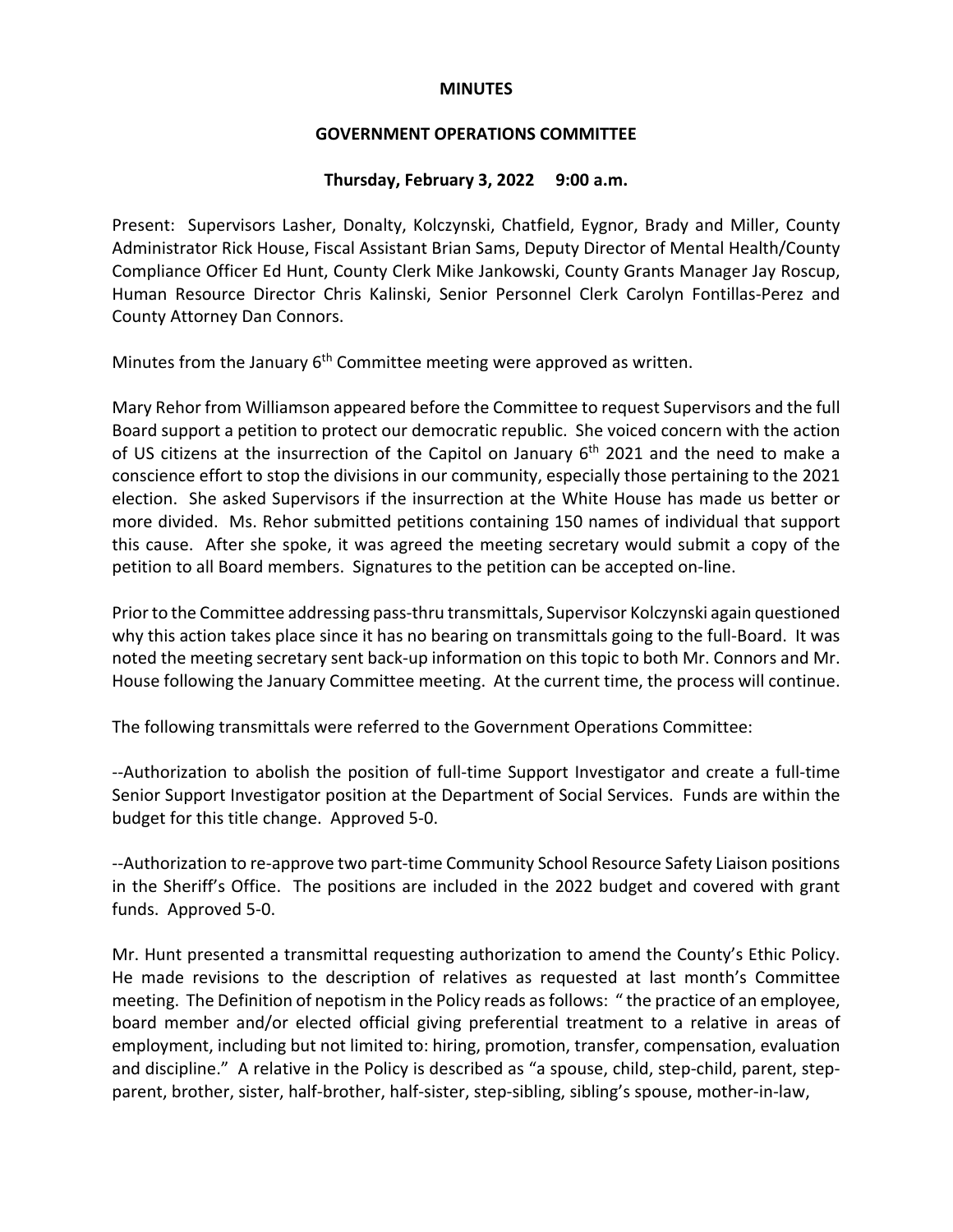# **PAGE 2**

father-in-law, sister-in-law, brother-in-law, son-in-law, daughter-in-law, uncle, aunt, nephew, niece, first cousin, domestic partner or other household member of a municipal officer or employee, and individuals having any of these relationships to the spouse or the officer or employee." The change in policy was reviewed and approved by the Ethics Sub-committee. Approved 5-0.

The Annual Report for the County Clerk's Office was received and filed. The Department handled over \$13 million during 2021; resulting in a budget surplus of over \$1.3 million. The report included the following information:

- $\triangleright$  County Clerk: Revenue \$2.8 million, expenditures \$1.48 million. Revenues for the year were higher than anticipated and expenditures under budget. Mortgage tax totaled \$5.5 million. The Recording Office handled 26,119 transactions and over 1,700 civil filings. Two hundred and twenty-three individuals applied for notary licenses or renewals resulting in a revenue of \$13,300; a portion of these funds are forwarded to the State. There are 5,511 boxes in the care of Record Storage through the Clerk's Office. A high number of deeds were filed during 2021, due to low interest rates. The Clerk's Office issued more index numbers last year than in the past.
- $\triangleright$  Department of Motor Vehicles: The Department processed 76,000 transactions collecting \$6.8 million in penalties, fees and interest during the year. Revenues in the Department remained stable, but lower than 2021. The majority of revenue received is forwarded to the State. Motor vehicle registrations were up during the year as were driver license renewals.
- $\triangleright$  County Historian: There were 91 visitors in the Office, 306 telephone calls, 83 letters, and 7,566 e-mails received during 2021. The Office operated within budget.
- $\triangleright$  Bicentennial Committee: The group met five times during 2021 and made significant progress in making citizens aware of upcoming events. The Committee is in the process of creating and printing rack cards on various topics representing each township. A bicentennial activity book for children in grades 3-6 is at the printers. A bicentennial float made its debut during 2021 and was present at several events and parades during the year. A 2022-23 bicentennial calendar was created and is now for sale. Many events continue to be worked on for the 2023 celebration.

Mr. Kolczynski questioned why revenues in the Clerk's Office were so high in 2021; Mr. Jankowski stated this is reflective of the high number of mortgage and land transactions while interest rates were low.

The County Clerk's Office will be moving back to their 9 Pearl Street location now that it is renovated. The Office will remain open for operation during the relocation, with the exception of pistol permits that will not be worked on February  $7<sup>th</sup>$  or  $8<sup>th</sup>$ .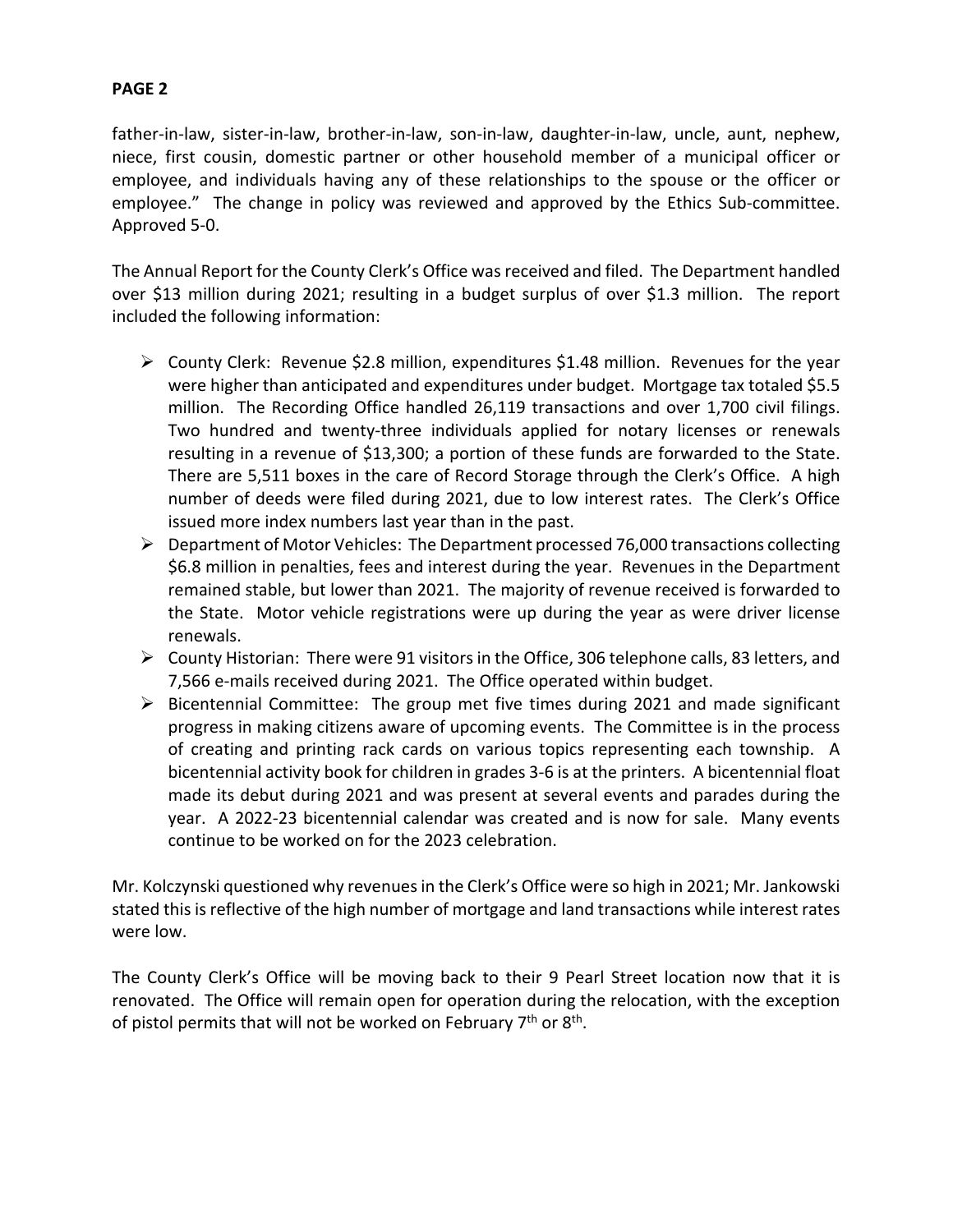# **PAGE 3**

Mr. Jankowski reported the three-year Digital Records Project is complete and came in a little under its \$1.3 million budget. The County's Recording Office is completely digital at this time; this has increase office efficiency. The project included three to four million images.

Mr. Kolczynski made a motion the Committee enter into executive session with Mr. Jankowski to discuss a personnel matter and with Mrs. Kalinski and Mr. Connors to discuss a litigation issue at 9:18 a.m., Mr. Chatfield second. Regular session resumed at 9:43 a.m.

The monthly report for the County Attorney's Office was reviewed. During January the Office drafted and/or reviewed 36 contracts, 48 insurance certificates and two accident reports. Staff responded to 31 Freedom of Information Requests and two Juvenile Delinquent charges.

Mr. Roscup updated the Committee on the following:

- School Safety Grants: The Sheriff's Office is wrapping up one of three of their Department of Justice grant this year. Active School Safety Grants are underway in the county, including ones provided to school districts. Funds can be used to support training for School Resource Officers and/or other services offered by the County in school districts. Mr. Roscup noted the directive he is following from the County, to locate grants that do not have a high risk of legacy costs.
- Children Advocacy Grants: Social Services Commissioner Dr. Wayne will be seeking approval to apply for a grant she located to help defer cost of the County's Child Advocacy Center.
- Reminder of Grant Process: Mr. Roscup will review how the submission of grant applications are to occur at the next Department Head meeting. An approved resolution is needed by the Committee/Board to apply for grant funds; if the grant is awarded another resolution is needed by the Committee/Board approving the expenditure of funds and to make certain no changes were made to the application as submitted before final acceptance of the grant is made.

Mr. Roscup noted he is hired by the County through a shared services agreement with the Sodus Central School District where he is a Community Schools Director.

Mrs. Kalinski updated the Committee on personnel changes since the last meeting. There were 9 part-time and 17 full-time hires and 8 part-time and 8 Full-time retires/terminations. The County has paid \$367,807 to date beginning 1/1/2021 to 1/20/22 in COVID pay to employees. Mrs. Kalinski noted changes in the County's COVID response; only five days of quarantine is required once a positive test is received and returning back to work. The County is following State Department of Health and CDC recommendations. She noted the amount of time it is taking staff to track COVID cases of employees. Wayne County follows the NYS Paid Sick Leave Act and tries to assist Towns & Villages but each town and village need to make their own policy for COVID employee response; they cannot assume the County policy covers them.